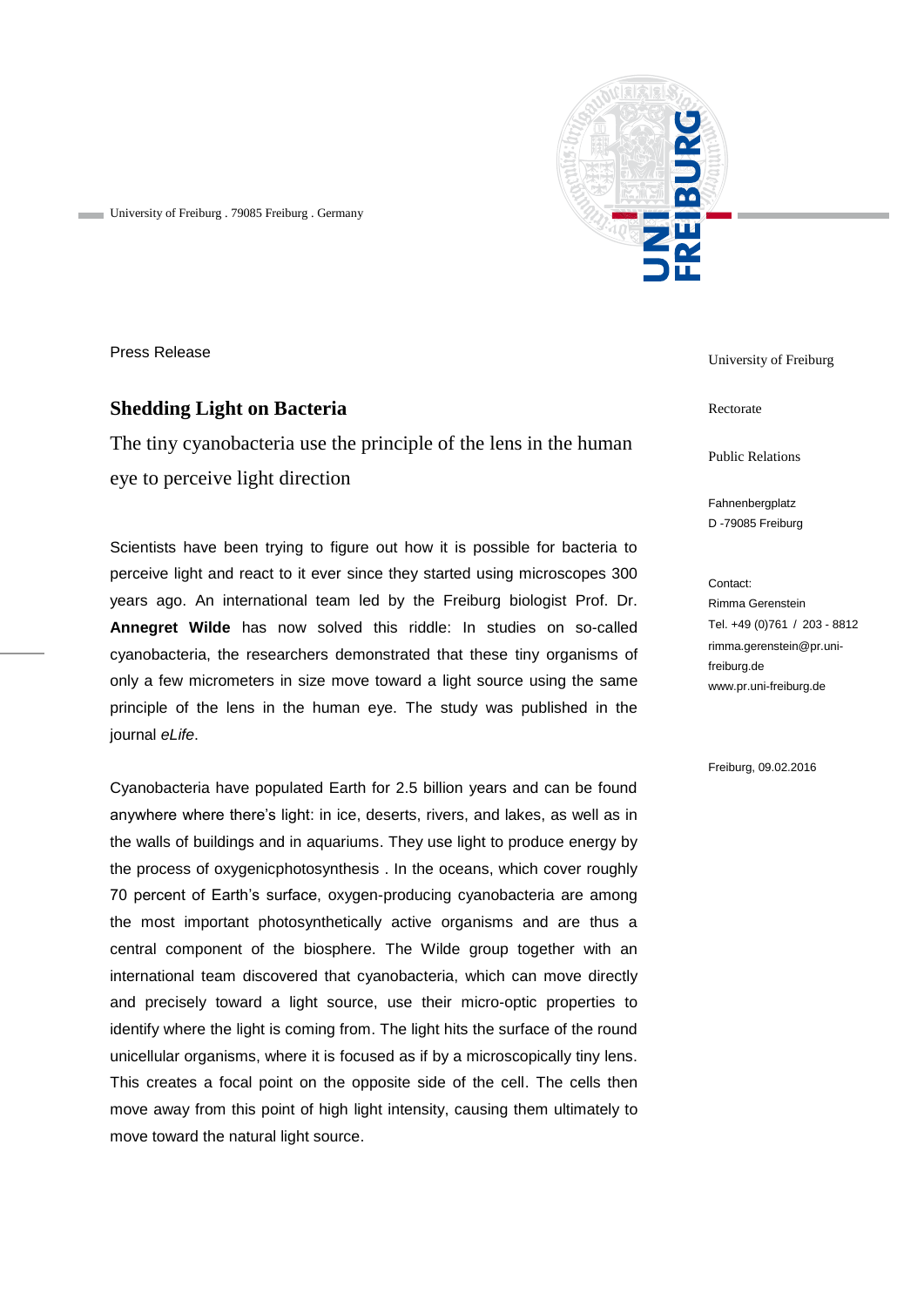All previous attempts to explain bacterial phototaxis, the process by which bacteria move toward light, have failed because these organisms, which measure only a few lengths of a light wave, were thought to be too small to perceive differences in light between the front and back side of the cell. Since the entire bacterium functions like a lens, however, the organisms can concentrate light, creating a pronounced light gradient within the cell. "This physical principle is actually hardly different from the way light is focused in the lenses of our eyes," explains Wilde. "We now want to conduct further joint projects to investigate the concentration of light in microscopic organisms that do not necessarily need to have the shape of a round lens but, for instance, can also concentrate light like an optical fiber." A better understanding of the microoptic properties could lead to insight on the extent to which the structure and form of cells and biofilms influence the process of light collection. This knowledge could be used in the future to construct custom-made photobioreactors or to improve new types of solar cells.

Annegret Wilde has served since 2012 as professor of molecular genetics at the University of Freiburg. The study included scientists from the Institute of Biology III as well as the university's Freiburg Institute for Advanced Studies (FRIAS). The team collaborated strongly with researchers from Karlsruhe and London, England. A key participant in the study was Prof. Dr. Conrad Mullineaux from London who visited Freiburg as an FRIAS external fellow.

## **Original publication:**

N. Schuergers, T. Lenn, R. Kampmann, M. V. Meissner, T. Esteves, M. Temerinac-Ott, J. G. Korvink, A. R. Lowe, C. W. Mullineaux, A. Wilde (2016): Cyanobacteria use micro-optics to sense light direction. In: eLife. DOI: 10.7554/eLife.12620

## **Contact:**

Prof. Dr. Annegret Wilde Institute of Biology III

The University of Freiburg achieves top positions in all university rankings. Its research, teaching, and continuing education have received prestigious awards in nationwide competitions. Over 24,000 students from 100 nations are enrolled in 188 degree programs. Around 5,000 teachers and administrative employees put in their effort every day – and experience that family friendliness, equal opportunity, and environmental protection are more than just empty phrases here.